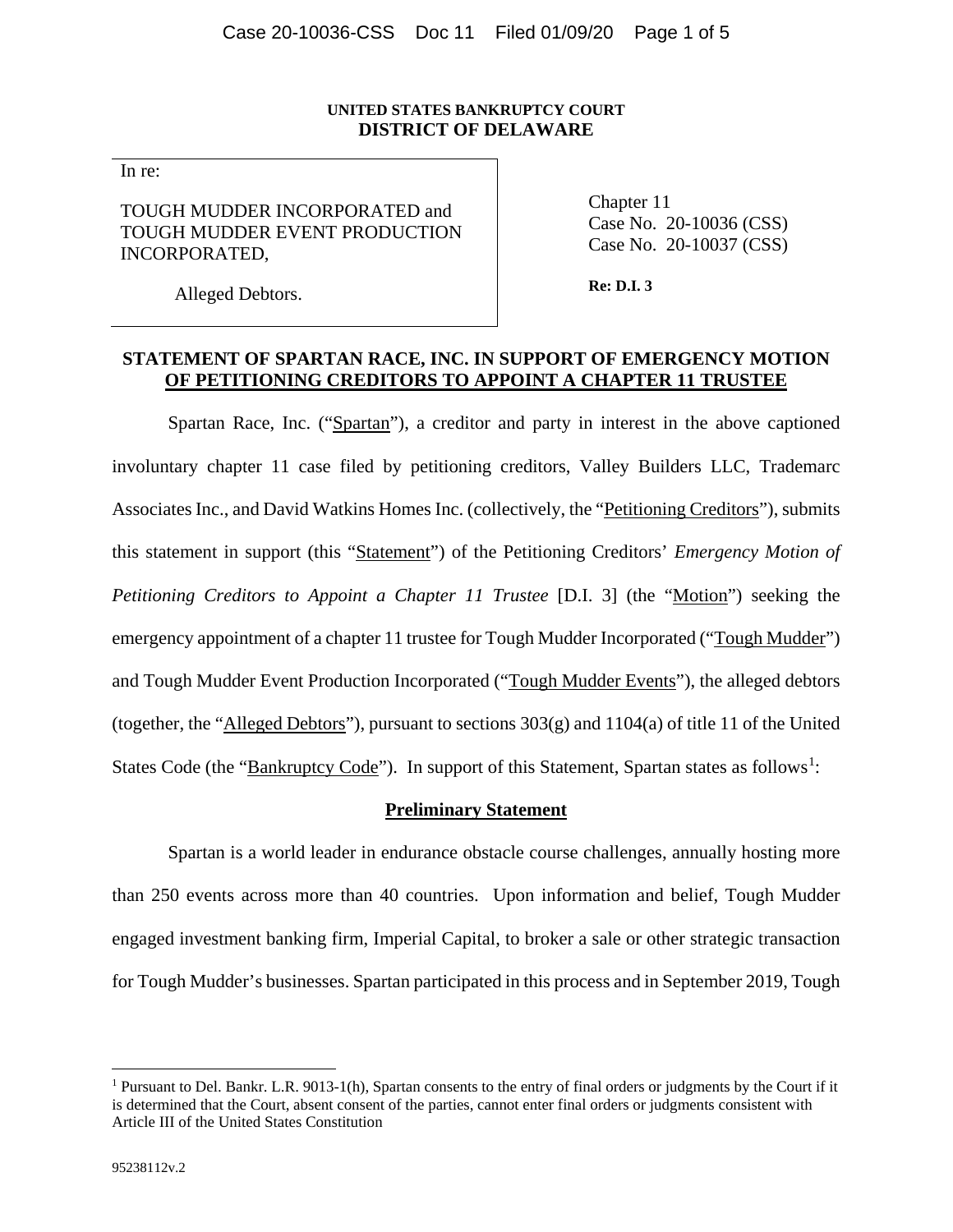## Case 20-10036-CSS Doc 11 Filed 01/09/20 Page 2 of 5

Mudder identified Spartan as its preferred buyer of the Tough Mudder business. After extensive and arm's length negotiations, Spartan entered into a letter of intent with Tough Mudder on November 29, 2019 (the "LOI"). As is customary, the LOI outlined a framework for a potential asset sale transaction and the parties agreed to work in good faith towards definitive transaction agreements. Three essential components of the LOI included: (i) a sixty (60) day exclusive period for Spartan to negotiate and sign definitive transaction agreements (*i.e.*, through January 29, 2020) (the "Sale Exclusive Period"); and (ii) requirement for Tough Mudder's co-founders and Active Network, LLC ("Active") to participate in a mediation and resolve their intercompany disputes on or before December 10, 2019 (the "Binding Intercompany Settlement"). While most of the LOI is non-binding, the Sale Exclusive Period and Binding Intercompany Settlement provisions remain binding, even after termination of the LOI. $2$ 

From an after the execution of the LOI, Spartan worked in good faith towards definitive agreements, including preparing a draft asset purchase agreement. While Spartan was aware that various intercompany disputes existed between Tough Mudder's co-founders and its lender, Spartan was hopeful the parties could sufficiently resolve their intercompany disputes to enable Tough Mudder to consummate its proposed transaction pursuant to the LOI. Upon information and belief, the co-founders and Active did not participate in mediation or otherwise agree on a Binding Intercompany Settlement. It appears to Spartan that the intercompany disputes have now rendered Tough Mudder incapable of continuing operations. Tough Mudder has essentially gone dark and ceased its regular day to day operations. In addition, Tough Mudder has failed to engage with Spartan to prepare the definitive agreements. As a result, Tough Mudder has breached the requirement to timely deliver the Binding Intercompany Settlement and the Sale Exclusive Period

<sup>&</sup>lt;sup>2</sup> Spartan has determined that Tough Mudder breached its obligations under the LOI and has damaged Spartan. The LOI is not attached to this Statement due to confidentiality, but would be shared with any chapter 11 trustee or submitted under seal at the request of the Court.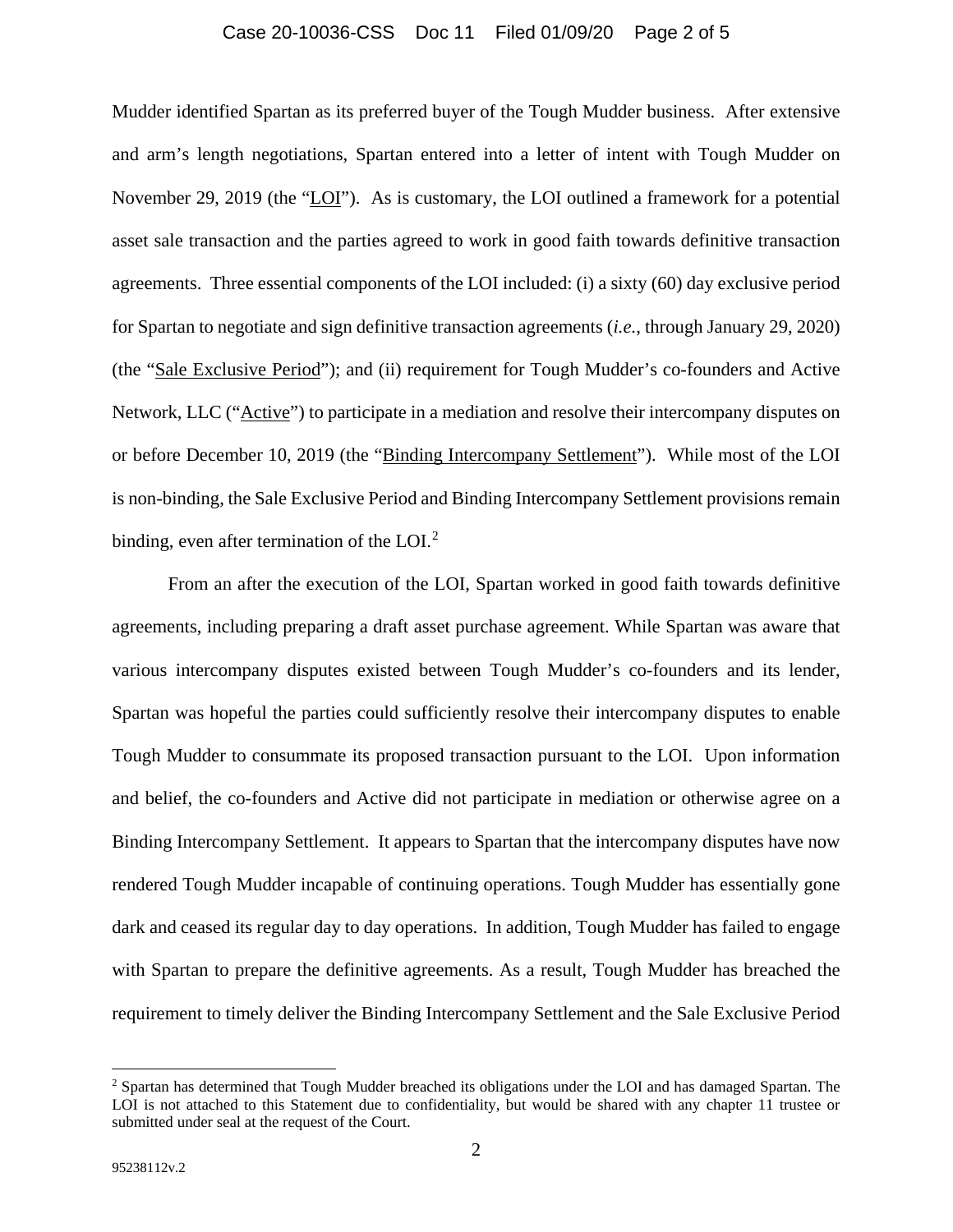for its failure to engage in good faith negotiations towards definitive agreements and caused Spartan damages.

Spartan is frustrated that Tough Mudder abruptly stopped negotiations towards a sale transaction consistent with the LOI, and is very concerned that the value of the Alleged Debtors' global business is quickly evaporating. While Spartan is also concerned about the negative impact on value that may result from a contested involuntary chapter 11 petition, it appears there may be no alternative for Tough Mudder. Notwithstanding these significant concerns, Spartan remains interested in certain Tough Mudder assets, and would be willing to consummate a transaction through a bankruptcy court proceeding, subject to limited diligence, reaching definitive agreements, and entry of an acceptable sale order to consummate the transaction. At this juncture, it appears that the best alternative for Tough Mudder is the appointment of a chapter 11 trustee as it will allow Tough Mudder to maximize value for the benefit of all stakeholders through an immediate sale of the Alleged Debtors' assets.

#### **The Relief Requested in the Motion Should be Granted**

1. On January 7, 2020 (the "Involuntary Petition Date"), the Petitioning Creditors filed an involuntary petition under chapter 11 of the Bankruptcy Code against each Alleged Debtor.

2. Prior to the Involuntary Petition Date, the Alleged Debtors and Spartan had been in extensive negotiations to acquire substantially all of their business in the US, as well as Tough Mudder's business in the United Kingdom ("UK"), Germany and Canada, through a series of transactions. As the Petitioning Creditors noted in the Motion, on December 23, 2019, the UK affiliate of Spartan entered into an option agreement to acquire the Alleged Debtors' affiliate businesses in the UK, Germany<sup>3</sup>, and Canada (the "UK/Canada Option Agreement"). Given the

<sup>&</sup>lt;sup>3</sup> Upon information and belief, the Alleged Debtors' UK affiliate is the sole shareholder of the Tough Mudder German affiliate.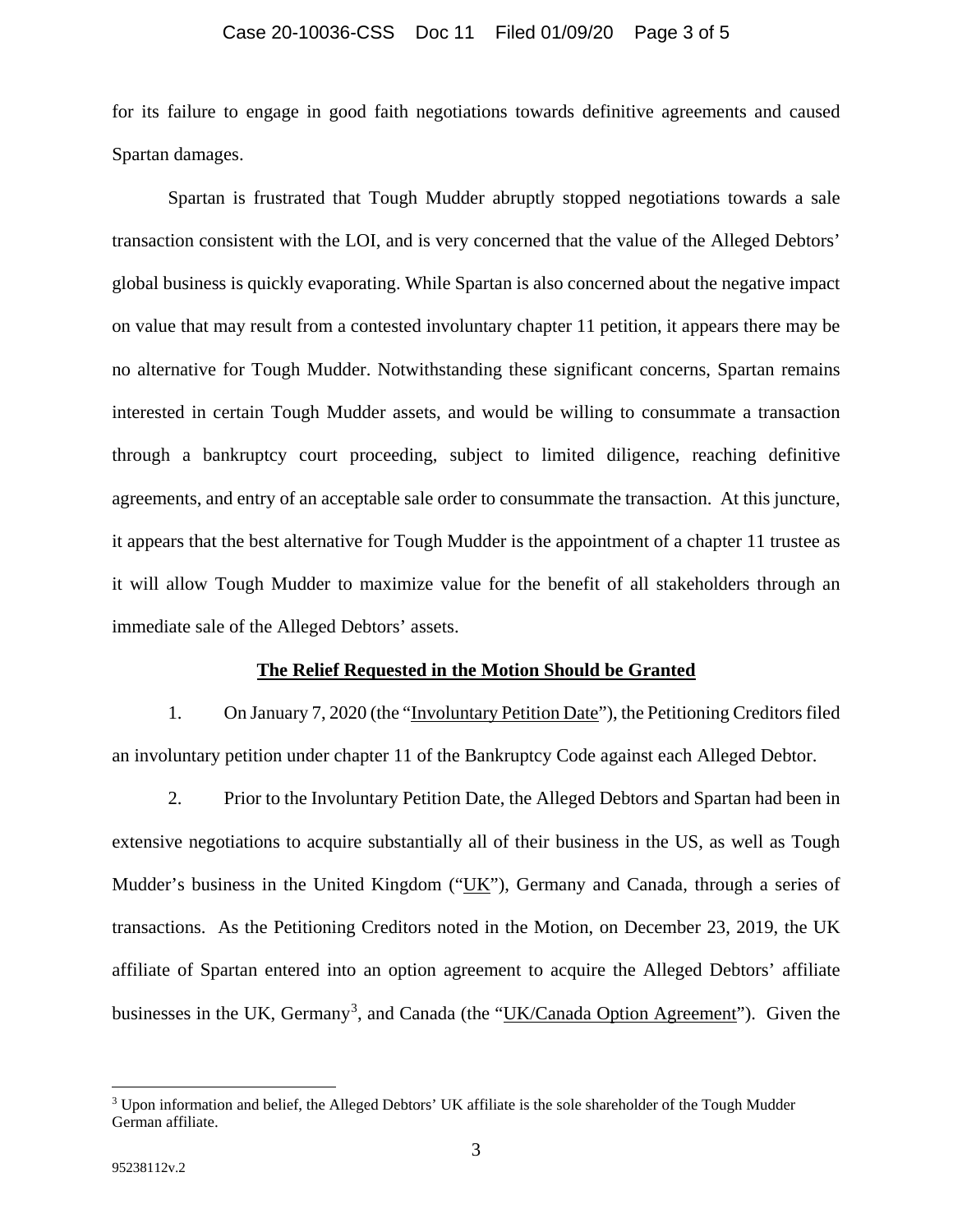#### Case 20-10036-CSS Doc 11 Filed 01/09/20 Page 4 of 5

acknowledged financial distress of these Tough Mudder affiliates, it was anticipated that any transaction may need to be consummated through an insolvency administration in the UK and/or in Canada.

3. Shortly after signing the UK/Canada Option Agreement, on December 30, 2019, a *Notice of Intention to Make a Proposal* under subjection 50.4(1) of the Bankruptcy and Insolvency Act of Canada was filed, resulting in an automatic stay of all proceedings in Canada. A true and accurate copy of the *Certificate of Filing of a Notice of Intention to Make a Proposal* is attached hereto as **Exhibit A**. Thus, any future sale of the Canadian business will now require the involvement of the Canadian insolvency trustee.

4. In addition to the collapse of the Canadian entity, there is an apparent impasse with the UK entity. After the execution of the UK/Canada Option Agreement, Tough Mudder appointed its majority shareholder, William Dean, as the new director for the UK affiliate entity and the prior director that authorized the UK/Canada Option Agreement was removed. Since that time in late December 2019, the UK entity has not been in regular operations and has taken no actions with respect to the UK/Canada Option Agreement. The existing UK director does not appear to be acting in the best interests of the UK company's creditors. There is a potential that the UK entity will soon be in a formal administration under English insolvency law.

5. The involuntary petition filed the Petitioning Creditors is the latest creditor action against Tough Mudder. Given the apparent global collapse of the Tough Mudder business, a fast and efficient sale of the Alleged Debtors' assets may be the only opportunity for the creditors to recover from Tough Mudder and to salvage the remaining business operations. Because existing management of the Alleged Debtors has failed to productively engage with Spartan on the LOI and the UK/Canada Option Agreement, the appointment of a chapter 11 trustee appears appropriate to maximizing value.

4